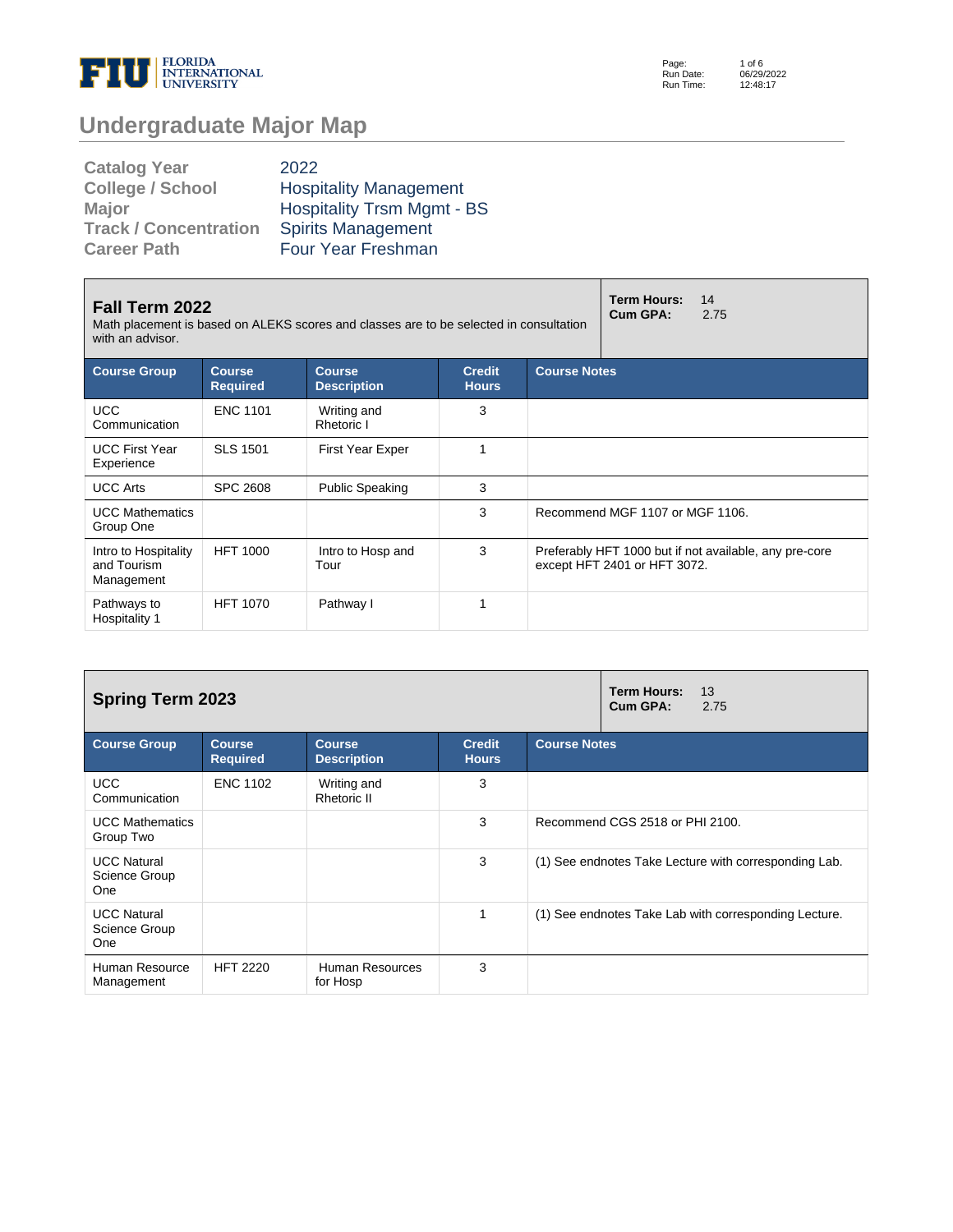

| <b>Summer Term 2023</b><br>Use this semester to catch up on coursework and/or satisfy the 9 credits summer<br>requirement (if needed). (3) See endnotes |                                  | <b>Term Hours:</b><br>Cum GPA:      | -6<br>2.75                    |                     |                     |  |
|---------------------------------------------------------------------------------------------------------------------------------------------------------|----------------------------------|-------------------------------------|-------------------------------|---------------------|---------------------|--|
| <b>Course Group</b>                                                                                                                                     | <b>Course</b><br><b>Required</b> | <b>Course</b><br><b>Description</b> | <b>Credit</b><br><b>Hours</b> | <b>Course Notes</b> |                     |  |
| <b>UCC Social</b><br>Science Group<br>One                                                                                                               |                                  |                                     | 3                             |                     | Recommend AMH 2020. |  |
| <b>General Electives</b>                                                                                                                                |                                  |                                     | 3                             |                     |                     |  |

| Fall Term 2023<br>May use UCC Humanities with Writing course to satisfy the Global Learning requirement.<br>(2) See endnotes |                                  | <b>Term Hours:</b><br>13<br>Cum GPA:<br>2.75 |                               |                     |                                                    |
|------------------------------------------------------------------------------------------------------------------------------|----------------------------------|----------------------------------------------|-------------------------------|---------------------|----------------------------------------------------|
| <b>Course Group</b>                                                                                                          | <b>Course</b><br><b>Required</b> | <b>Course</b><br><b>Description</b>          | <b>Credit</b><br><b>Hours</b> | <b>Course Notes</b> |                                                    |
| <b>UCC Social</b><br>Science Group<br>Two                                                                                    | ECO 2023                         | Principles Microeco                          | 3                             |                     |                                                    |
| <b>UCC Humanities -</b><br>Group Two                                                                                         |                                  |                                              | 3                             |                     | May select a course that meets the GRW requirement |
| <b>UCC Natural</b><br>Science - Group<br>Two                                                                                 |                                  |                                              | 3                             | (1) See endnotes    | Take Lecture with corresponding Lab                |
| <b>UCC Natural</b><br>Science - Group<br>Two                                                                                 |                                  |                                              | $\mathbf{1}$                  | (1) See endnotes    | Take Lab with corresponding Lecture                |
| Hospitality<br>Information<br>Technology                                                                                     | <b>HFT 2441</b>                  | Hospitality Info<br>Tech                     | 3                             |                     |                                                    |

| <b>Spring Term 2024</b>                                 |                                  | Term Hours:<br>Cum GPA:               | 15<br>2.75                    |                     |  |  |
|---------------------------------------------------------|----------------------------------|---------------------------------------|-------------------------------|---------------------|--|--|
| <b>Course Group</b>                                     | <b>Course</b><br><b>Required</b> | <b>Course</b><br><b>Description</b>   | <b>Credit</b><br><b>Hours</b> | <b>Course Notes</b> |  |  |
| Law for the<br>Hospitality<br>Industry                  | <b>HFT 3603</b>                  | <b>Hospitality Law</b>                | 3                             |                     |  |  |
| <b>Spirits</b><br>Management<br><b>Required Courses</b> | <b>HFT 3861</b>                  | <b>Spirits</b><br><b>Fundamentals</b> | 3                             |                     |  |  |
| <b>General Electives</b>                                |                                  |                                       | 3                             |                     |  |  |
| <b>UCC Humanities</b><br>Group One                      |                                  |                                       | 3                             |                     |  |  |
| Accounting                                              | <b>HFT 2401</b>                  | Accounting for<br>Hosp                | 3                             |                     |  |  |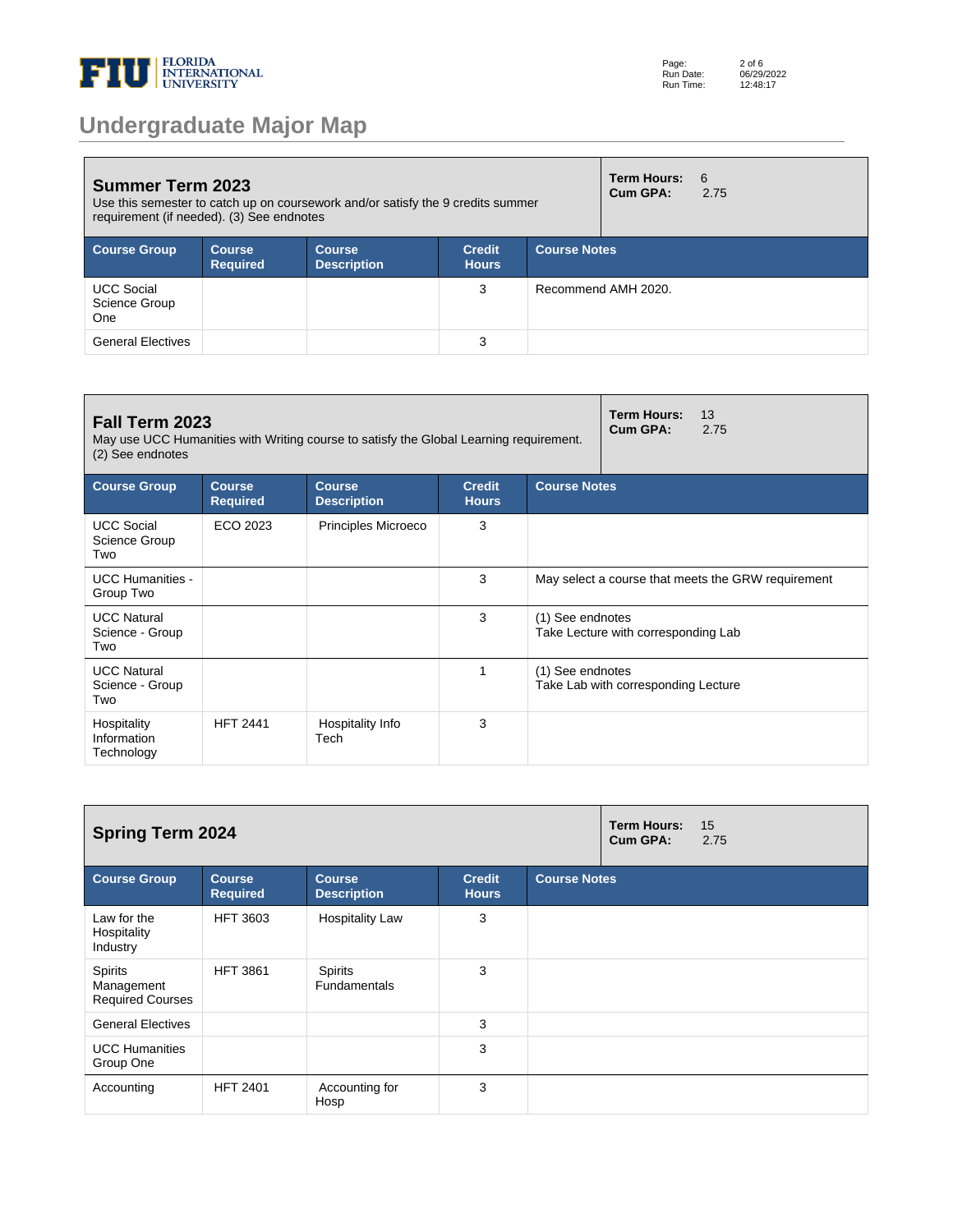

|  |  | <b>Undergraduate Major Map</b> |  |
|--|--|--------------------------------|--|
|  |  |                                |  |

| <b>Summer Term 2024</b><br><b>Hospitality Industry Experience</b><br>Use this semester to catch up on coursework and/or satisfy the 9 credits summer<br>requirement (if needed). (3) See endnotes |                           |                               |                               |                     |  | 6<br>2.75 |
|---------------------------------------------------------------------------------------------------------------------------------------------------------------------------------------------------|---------------------------|-------------------------------|-------------------------------|---------------------|--|-----------|
| <b>Course Group</b>                                                                                                                                                                               | Course<br><b>Required</b> | Course,<br><b>Description</b> | <b>Credit</b><br><b>Hours</b> | <b>Course Notes</b> |  |           |
| Management<br>Accounting for the<br>Hospitality<br>Industry                                                                                                                                       | <b>HFT 4474</b>           | Mgmt Acct Hosp<br>Ind         | 3                             |                     |  |           |
| <b>General Electives</b>                                                                                                                                                                          |                           |                               | 3                             |                     |  |           |

| Fall Term 2024                                                |                                  | <b>Term Hours:</b><br>13<br>Cum GPA:<br>2.75 |                               |                     |                                                      |
|---------------------------------------------------------------|----------------------------------|----------------------------------------------|-------------------------------|---------------------|------------------------------------------------------|
| <b>Course Group</b>                                           | <b>Course</b><br><b>Required</b> | <b>Course</b><br><b>Description</b>          | <b>Credit</b><br><b>Hours</b> | <b>Course Notes</b> |                                                      |
| Pathways to<br>Hospitality 2                                  | <b>HFT 3072</b>                  | <b>PATHWAY II</b>                            | 1                             |                     |                                                      |
| <b>Financial Analysis</b><br>in the Hospitality<br>Industry   | <b>HFT 4464</b>                  | Fin Anal Hosp<br>Indust                      | 3                             |                     |                                                      |
| <b>HOSPITALITY</b><br><b>MANAGEMENT</b><br><b>COMMON CORE</b> |                                  |                                              | 3                             | Industry            | HFT 4247- Diversity and Inclusion in the Hospitality |
| <b>Spirits</b><br>Management<br><b>Required Courses</b>       | <b>HFT 3811</b>                  | Bev Mkt &<br><b>Distribution</b>             | 3                             |                     |                                                      |
| <b>General Electives</b>                                      |                                  |                                              | 3                             |                     |                                                      |

| <b>Spring Term 2025</b><br><b>Hospitality Industry Experience</b> |                                  |                                     |                               |                     |                                          | 15<br>2.75                                |
|-------------------------------------------------------------------|----------------------------------|-------------------------------------|-------------------------------|---------------------|------------------------------------------|-------------------------------------------|
| <b>Course Group</b>                                               | <b>Course</b><br><b>Required</b> | <b>Course</b><br><b>Description</b> | <b>Credit</b><br><b>Hours</b> | <b>Course Notes</b> |                                          |                                           |
| <b>HOSPITALITY</b><br><b>MANAGEMENT</b><br><b>COMMON CORE</b>     |                                  |                                     | 3                             |                     |                                          | Please choose one: HFT 3453 or FSS 4234C. |
| <b>HOSPITALITY</b><br><b>MANAGEMENT</b><br><b>COMMON CORE</b>     |                                  |                                     | 3                             |                     | Please choose one: HFT 3503 or HFT 4509. |                                           |
| Hospitality<br>Analytics and<br>Revenue<br>Management             | <b>HFT 4413</b>                  | Hosp Analytics &<br>Rev Mgt         | 3                             |                     |                                          |                                           |
| Spirits<br>Management<br><b>Required Courses</b>                  | <b>HFT 4064</b>                  | Beverage<br>Entrepreneurship        | 3                             |                     |                                          |                                           |
| Hospitality<br><b>Program Electives</b>                           |                                  |                                     | 3                             |                     |                                          |                                           |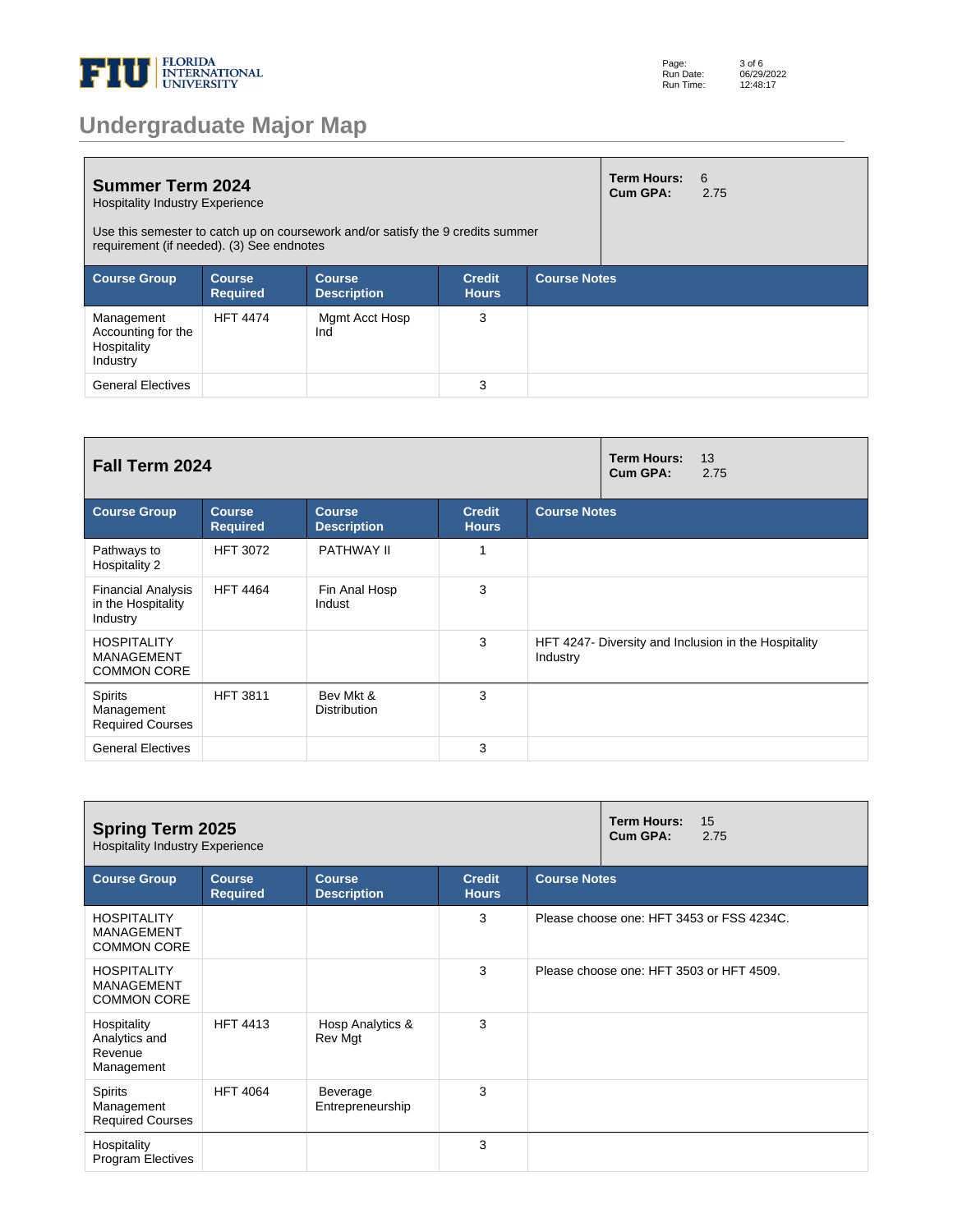

## **Undergraduate Major Map**

Page: Run Date: Run Time: 4 of 6 06/29/2022 12:48:17

| <b>Summer Term 2025</b><br>Use this semester to catch up on coursework and/or satisfy the 9 credits summer<br>requirement (if needed). (3) See endnotes |                           |                                     |                               |                     |  | 6<br>2.75 |
|---------------------------------------------------------------------------------------------------------------------------------------------------------|---------------------------|-------------------------------------|-------------------------------|---------------------|--|-----------|
| <b>Course Group</b>                                                                                                                                     | Course<br><b>Required</b> | <b>Course</b><br><b>Description</b> | <b>Credit</b><br><b>Hours</b> | <b>Course Notes</b> |  |           |
| Hospitality<br><b>Program Electives</b>                                                                                                                 |                           |                                     | 3                             |                     |  |           |
| Hospitality<br><b>Program Electives</b>                                                                                                                 |                           |                                     | 3                             |                     |  |           |

| <b>Fall Term 2025</b>                                         |                                  | <b>Term Hours:</b><br>13<br>Cum GPA:<br>2.75 |                               |                                                                     |
|---------------------------------------------------------------|----------------------------------|----------------------------------------------|-------------------------------|---------------------------------------------------------------------|
| <b>Course Group</b>                                           | <b>Course</b><br><b>Required</b> | <b>Course</b><br><b>Description</b>          | <b>Credit</b><br><b>Hours</b> | <b>Course Notes</b>                                                 |
| <b>HOSPITALITY</b><br><b>MANAGEMENT</b><br><b>COMMON CORE</b> |                                  |                                              | 3                             | Please choose one: HFT 4295 or HFT 3006 or HFT 3073<br>or HFT 4545. |
| Advanced<br>Internship                                        | <b>HFT 4945</b>                  | Adv Intern Hsptly                            |                               |                                                                     |
| <b>Spirits</b><br>Management<br><b>Required Courses</b>       | <b>HFT 3613</b>                  | Beverage Mgmt<br>Law                         | 3                             |                                                                     |
| Hospitality<br><b>Program Electives</b>                       |                                  |                                              | 3                             |                                                                     |
| Hospitality<br><b>Program Electives</b>                       |                                  |                                              | 3                             |                                                                     |

| <b>Spring Term 2026</b>                                |                                  |                                     |                               |                     | Term Hours:<br>Cum GPA: | 6<br>2.75                                         |
|--------------------------------------------------------|----------------------------------|-------------------------------------|-------------------------------|---------------------|-------------------------|---------------------------------------------------|
| <b>Course Group</b>                                    | <b>Course</b><br><b>Required</b> | <b>Course</b><br><b>Description</b> | <b>Credit</b><br><b>Hours</b> | <b>Course Notes</b> |                         |                                                   |
| <b>HOSPITALITY</b><br>MANAGEMENT<br><b>COMMON CORE</b> |                                  |                                     | 3                             | Tourism             |                         | HFT 4296- Strategic Management in Hospitality and |
| Hospitality<br><b>Program Electives</b>                |                                  |                                     | 3                             |                     |                         |                                                   |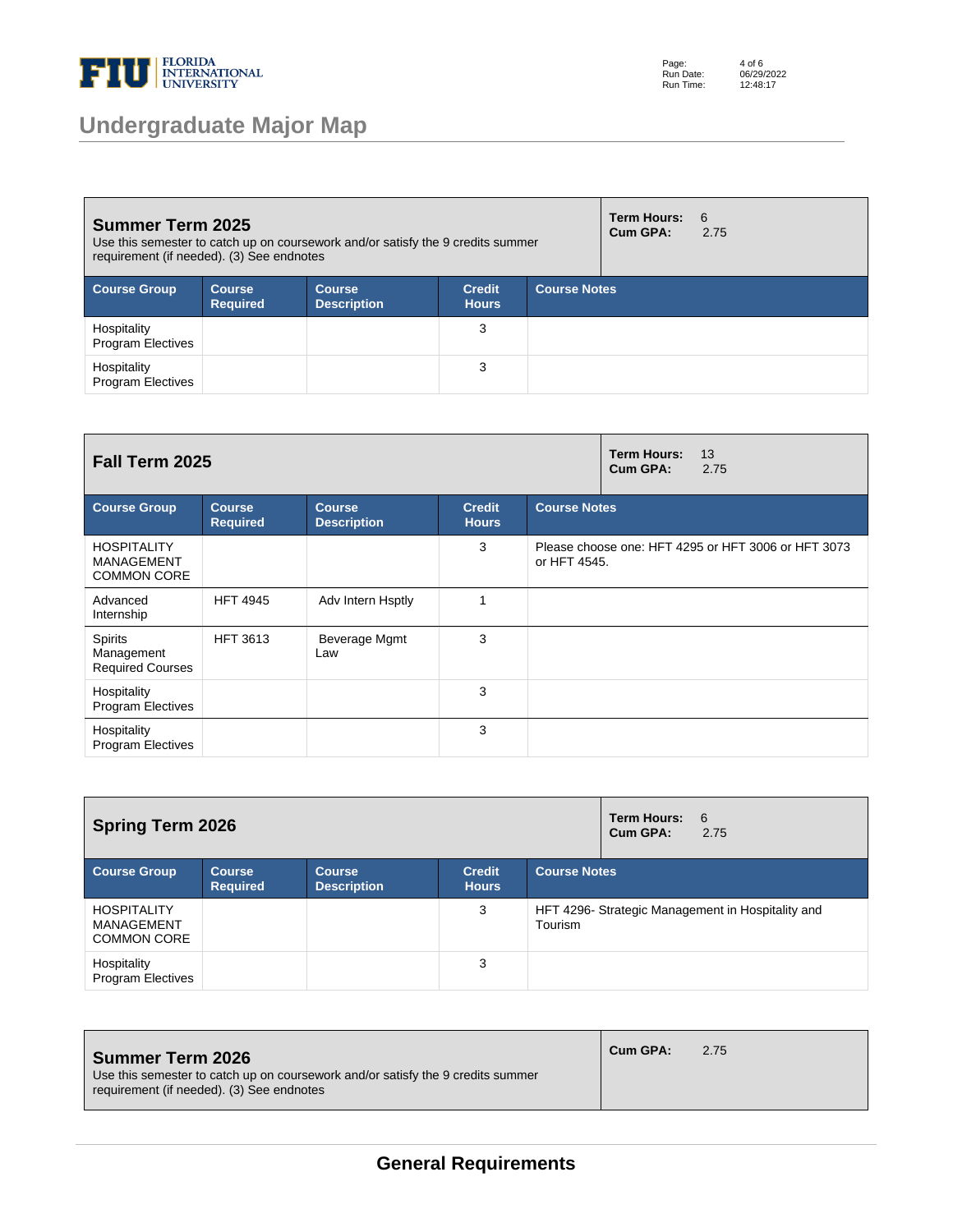

## **Undergraduate Major Map**

\*Critical Indicator is the minimum grade indicated in specific courses to demonstrate proficiency and progress in major. Earning less than the minimum grade is a trigger for a conversation with advisor\*

GENERAL UNIVERSITY REQUIREMENTS

See your Panther Degree Audit (PDA) for a real-time update on your academic career progress and additional information on University and major requirements at http://my.fiu.edu.

(1) UCC: Students must meet the University Core Curriculum (UCC) requirements. For a full list of UCC courses, see http://undergrad.fiu.edu/advising/university-core-curriculum.html or speak with your advisor. Students requesting to be transient must receive permission from the Dean of Undergraduate Education.

(2) Global Learning: Freshmen entering FIU Summer B 2010 or later must take at least two Global Learning (GL) designated courses at FIU. See http://goglobal.fiu.edu. Courses must be:

- 1 GL foundation course, which must be taken from the University Core Curriculum (UCC).

- 1 GL discipline-specific course (3000/4000 level)

(3) Summer Hours Requirement: All students entering FIU or any university within the State University System (SUS) of Florida with fewer than 60 credit hours are required to earn at least nine credit hours prior to graduation by attending one or more summer terms at a university in the SUS.

(4) Gordon Rule: All Gordon Rule courses (i.e., UCC Communication, UCC Mathematics, and Gordon Rule with Writing (GRW) courses) must be completed with a minimum grade of "C." This requirement must be fulfilled within the first 60 credits. Students are required to complete at least two Gordon Rule with Writing (GRW) designated courses.

(5) Foreign Language Requirement for Graduation (FLENT/FLEX): A student who did not complete two years of the same foreign language in high school or at a post-secondary institution must successfully complete 8-10 credit hours of instruction in one foreign language prior to graduation. Exceptions include appropriate CLEP, AP, IB, TOEFL, or transfer credit. Contact your advisor for more information.

(6) UCC Mathematics: Math courses are categorized into either Group One or Group Two. One math course from each group is required unless the first math taken is from Group Two and has an immediate prerequisite in Group One. In this case, students will take two Math courses from Group Two. However, one of the two Math courses must have a MAC, MGF, or MTG prefix.

School of Hospitality and Tourism Management Selected Major Requirements:

Industry Experience Requirement: 1300 hours - A total of 1300 documented hours of hospitality/ tourism related practical training work experience is required. This includes 300 hours in HFT 4945 Advanced Internship. A minimum of 800 hours must be completed while enrolled in the degree program at FIU. The Advanced Internship must be track-related and approved by an advisor. Work experience documentation is required. Students with extensive industry management experience may apply for a waiver of the 1000 hour work experience and Advanced Internship.

Hospitality Management offers 6 majors and the option of a general Hospitality major. If one of the 6 majors is chosen, 4 specific major courses are required and 2 major related electives. If the general hospitality option is chosen, the electives may be chosen from any of the courses offered in our program. Students who do not take any of the 6 lower division prerequisites prior to transferring into FIU with 60 credits, will need to take 6 additional credits of major electives if a major is selected.

The 6 majors are:

Beverage Management Culinary Management Hotel/Lodging Management Restaurant/Foodservice Management